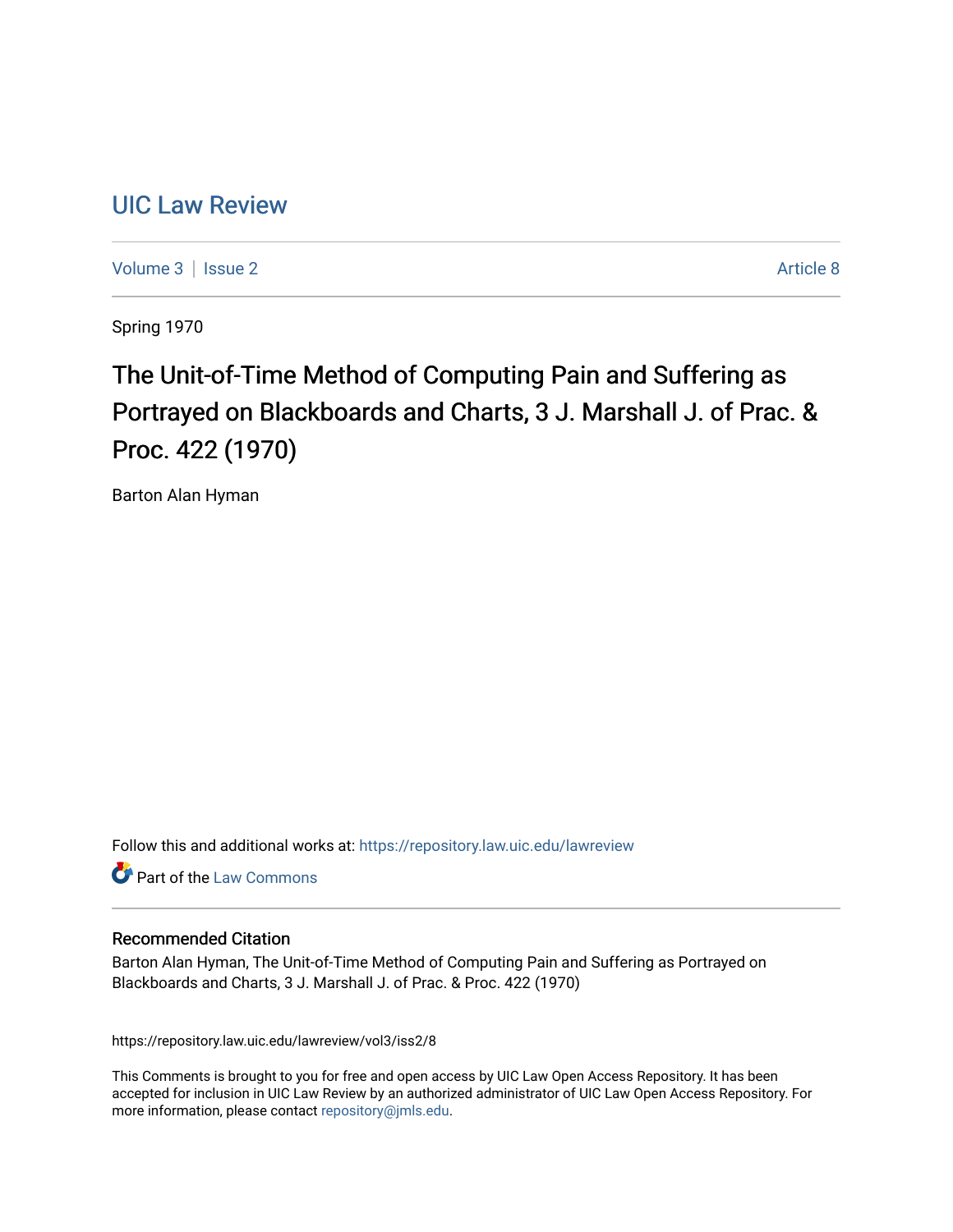### THE UNIT-OF-TIME METHOD OF COMPUTING PAIN AND SUFFERING AS PORTRAYED ON BLACKBOARDS AND CHARTS

#### BLACKBOARDS AND CHARTS AS TRIAL AIDS

We live in a nation of viewers<sup>1</sup> and it has become well established that people learn more rapidly by observing than by listening.<sup>2</sup> Thus the time spent in preparation of visual evidence and its presentation at trial has proved invaluable to juries in finding the facts. The use of this type of evidence by plaintiffs' attorneys in recent years and the corresponding failure of defense attorneys to use similar evidence may explain some of the high verdicts throughout the country.<sup>3</sup> There is no doubt that in preparation for trial an attorney should utilize his imaginative processes and every opportunity available to prepare this type of evidence.<sup>4</sup> since it is more understandable to lay jurors and obtains better results for clients.<sup>5</sup>

The visual aids most widely used in the courtroom are blackboards and charts.<sup>6</sup> Melvin Belli, a fervent advocate of

I Kilroy, *Seeing Is Believing,* 8 **KAN.** L. REV. 445 **(1960).** In Brown-Miller Co. v. Howell, 224 Miss. 136, 79 So.2d 818 (1955), the court said that: "The greater part of man's information and knowledge is acquired through the eye." *Id.* at 149, 79 So.2d at 822. 2 Goodnow, *Visual Aid in Court,* 1960 A.B.A. **SECT.** INS. & *NEG.* C. L. 60.

The author also said "people absorb up to thirty three per cent more when appeal is made to the eye as well as the ear and they retain what they hear<br>fifty five per cent longer." Id. See also BARLETT, REMEMBERING: A STUDY<br>IN EXPERIMENTAL AND SOCIAL PSYCHOLOGY (1932); Cohen, Interaction Be*tween a Visually Perceived Simple Figure and Appropriate Verbal Label in Recall,* 24 **PERCEPTUAL AND** MOTOR SKILLS **2387** (1967), Hanawalt & Tarr, *The Effect of Recall Upon Recognition,* **62 JOURNAL** OF EXPERIMENTAL **PSY-**CHOLOGY 361 (1961). **<sup>3</sup>**Kilroy, *supra* note 1. *See* M. BELLI, THE **ADEQUATE AWARD** (1950).

Belli says that it is apparent that the development of persuasive and novel use of demonstrative evidence is resulting in higher verdicts and defense<br>attorneys are painfully aware of the efficacy of their techniques. He con-<br>tinues, "folut even the call to arms of the defense attorneys is predica

*See also* comment, *Damages* - *Pain and Suffering* - *Counsel's Argument to Jury re Amount of Award Held Improper,* 12 RUTGERS L. REV. 522 (1958). 4 Kilroy, *supra* note 1.

**5** C. MCCORMICK, **THE LAW OF** EVIDENCE §181 (1954). McCormick in-dicates that charts and diagrams are so useful in giving clarity and interest to spoken statements that it may be argued that no special control over their admission is needed beyond the requirements for all testimony, that it be relevant. *See* Kelly v. Spokance, 83 Wash. 55, 145 P. 57 (1914), where the court said:

[Tihe practice of admitting photographs and models in evidence in all proper cases should be encouraged. Such evidence usually clarifies some issue and gives the jury and the court a clearer comprehension of the physical facts that can be obtained from the testimony of the witnesses.

*Id.* at **56,** 145 P. at **58.**

**6** Bronson, *Visual Aids in Jury Argument,* **10 DEF.** L. **J. 3 (1961).**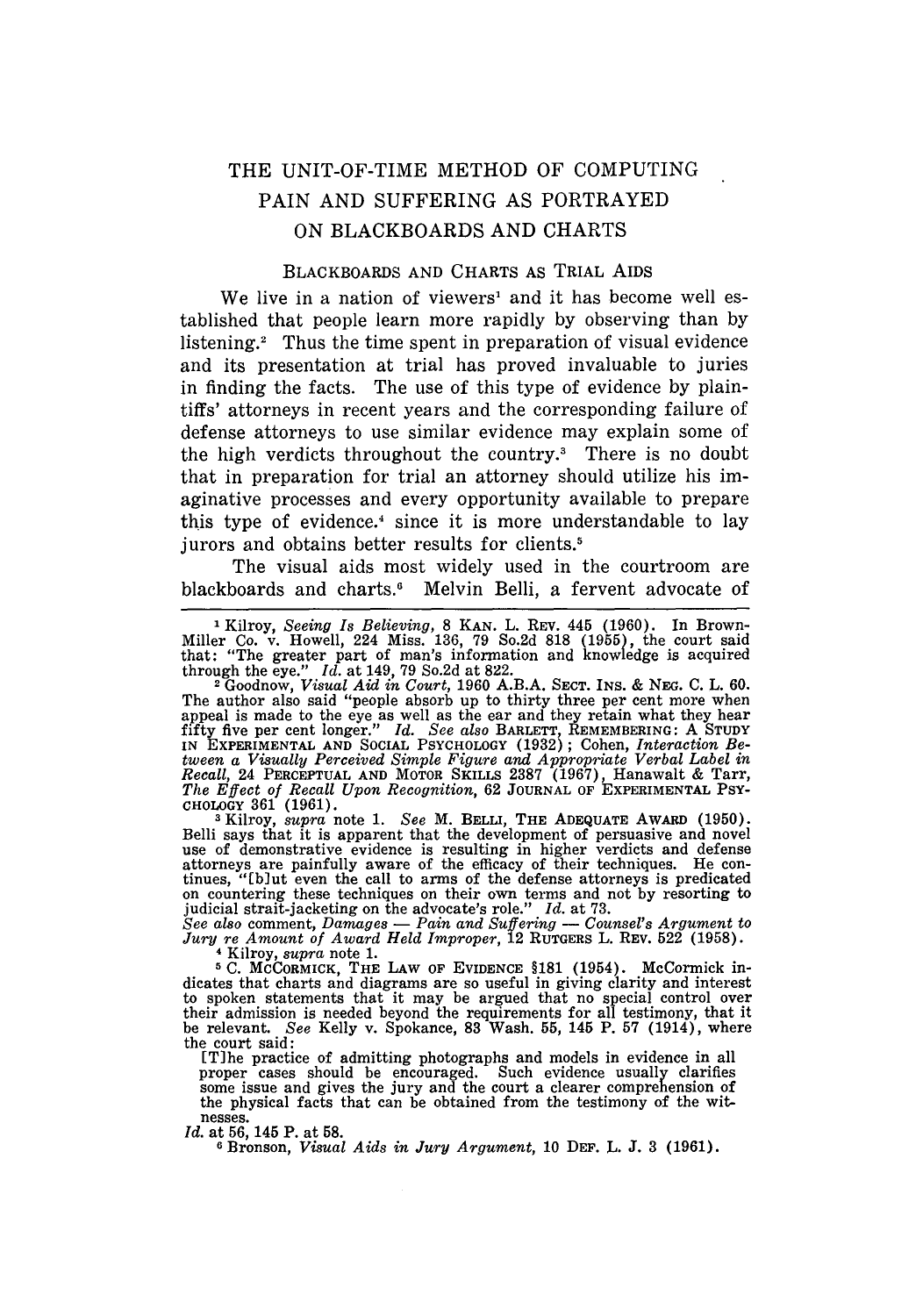the use of such trial aids, has not tried a case in the last several years without the use of at least two blackboards.' He also recommends that the trial lawyer have at least one blackboard in his office to prepare for trial as well as to explain tactics to clients.<sup>8</sup> The use of these trial aids has become so widespread that some courts have even taken judicial notice thereof.9

It should be kept in mind that there is a distinction between a chart which is used in evidence and one used in argument only.<sup>10</sup> Evidence may be exhibited throughout the trial where relevant, while the chart used for argumentative purposes must be withdrawn from the jury's observation at the conclusion of the argument in which it is employed.<sup>11</sup> The chart used in argument should refer only to matters which are in evidence or to inferences which may be reasonably drawn from evidence.<sup>12</sup> It is within the trial court's discretion to permit the use of a blackboard or chart in aid of counsel's argument to show any matter which counsel could state to the jury in proper argu**ment.13** It is also within the trial court's discretion to permit a blackboard or chart to illustrate the testimony of a witness.<sup>14</sup> Wigmore has said: "It would be folly to deny ourselves on the witness stand those effective media of communication commonly employed at other times as a superior substitute for words."<sup>15</sup> But even if the trial judge permits a witness to use a blackboard during the testimony, he may later refuse to allow its use during final argument.<sup>16</sup> A witness should, of course, not

**9** Ratner v. Arrington, 111 So.2d 82 (Fla. App. 1959).

*10* Id.

 $\mathbf{D}$ 

**11** Haycock v. Christie, 249 F.2d 501 (D.C. Cir. 1957); Davis v. Haldeman, 150 F. Supp. 669, (E.D. Pa. 1957); Ratner v. Arrington, 111 So.2d 82 (Fla. App. 1959) ; Four-County Elec. Power Ass'n v. Clardy, 221 Miss. 403, 73 So.2d 144 (1954). In Kindler v. Edwards, 126 Ind. App. 261, 130 N.E.2d 491 (1955), the

court said that counsel should not allow damage figures to remain before the jury at any time other than during argument. The court in Clark v. Hudson, 265 Ala. 630, 93 So.2d 138 (1956), refused to make a distinction between the use of a blackboard listing damages prayed for and the use of a prepared chart for the same purpose. The use of a prepared chart would preclude the opposing attorney from erasing figures and replacing them with some of his own, but this did not change its character to that of evidence as opposed to an argumentative aid. *See* 1 M. BELLI, MODERN TRIALS \$\$130 **133(2) 135** (1954). 12katner v. Arrington, 111 So.2d 82 (Fla. App. 1959). See Four-

County Elec. Power Ass'n v. Clardy, 221 Miss. 403, 73 So.2d 144 (1954).

<sup>18</sup>Ryan v. C. & D. Motor Delivery Co., 38 Ill. App. 2d 18, **186** N.E.2d 156 (1962). <sup>14</sup>State v. Jones, 51 N.M. 141, 179 P.2d 1001 (1947).

<sup>15</sup> 3 J. WIGMORE, EVIDENCE  $\frac{5790}{3d}$  (3d ed. 1940).<br><sup>16</sup> Wilson v. Hampton, Ill. App. 2d 175, 194 N.E.2d 564 (1963).<br>The granting or denying of permission to use a blackboard or chart and<br>the extent to which it may b trial court, Haycock v. Christie, 249 F.2d 501 (D.C. Cir. 1957). Upon timely objection, however, the jury should be instructed that neither the chart nor

<sup>7</sup>Belli, *Demonstrative Evidence and The Adequate Award,* 22 Miss. L. J. 284, 308 (1951). **<sup>8</sup>***Id.* at 314.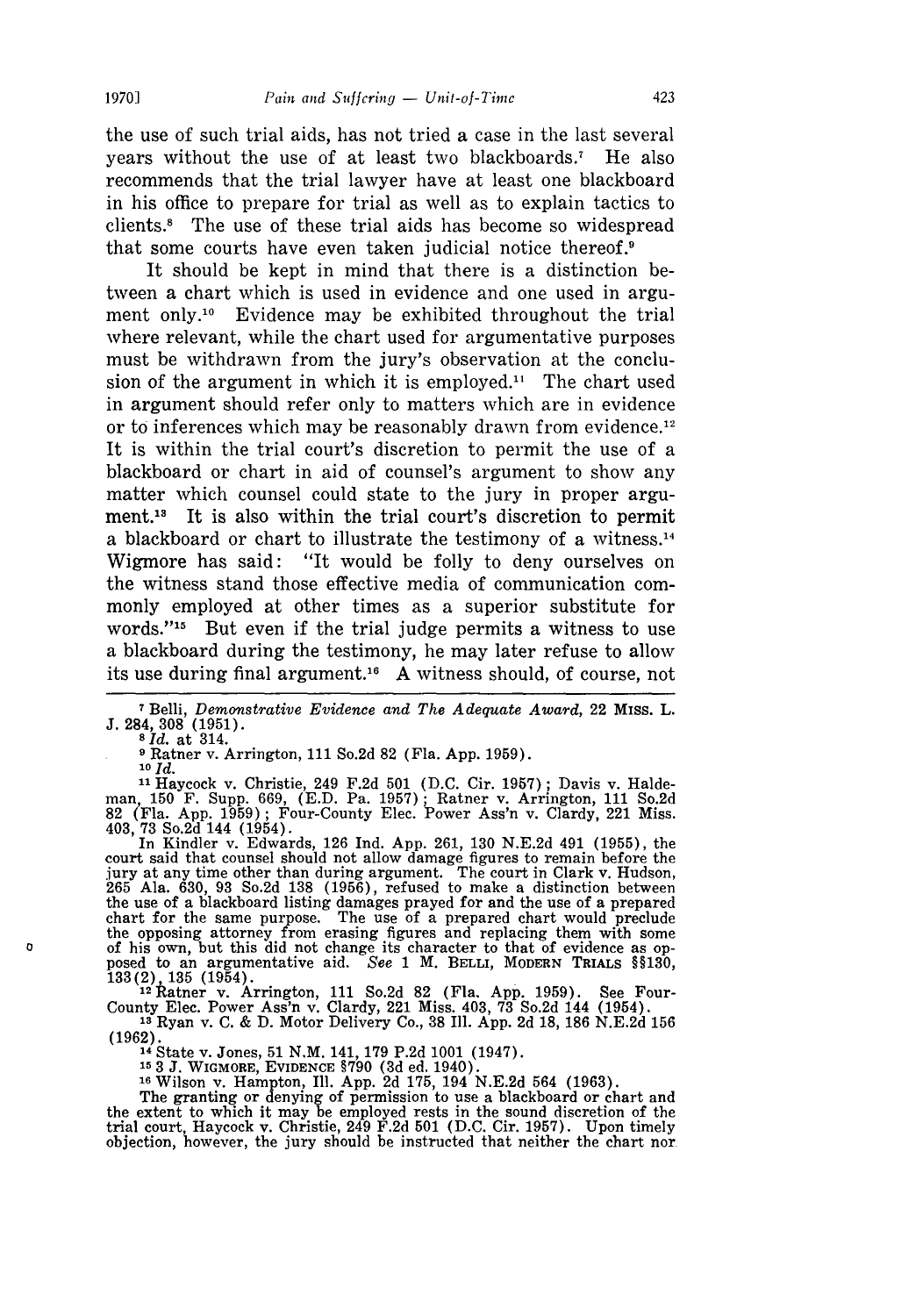be permitted to use a chart or diagram to illustrate his testimony in order to show an assumed condition which admissible proof has not shown to exist in fact.<sup>17</sup> The chart finds its proper use as mere illustration; that is, when it shows visually nothing more than the jury is permitted to hear.<sup>18</sup>

The utility of employing blackboards and charts as trial aids can be readily observed when they are used to portray damages for pain and suffering.<sup>19</sup> Such techniques are often utilized during closing arguments,<sup>20</sup> a stage of trial where the attention of the jury is critical.<sup>21</sup> This logical nexus between the use of such visual aids and the employment of a unit-of-time formula for computing pain and suffering cannot be severed.<sup>2</sup> This view can be illustrated **by** the following:

In recent years the use of demonstrative evidence in the courtroom has been **highly** refined, particularly **by** lawyers who represent plaintiffs in personal injury litigation. The blackboard, for example, has proved very effective as a device for making graphic presentations . . . on a unit-of-time basis.<sup>23</sup>

#### THE UNIT-OF-TIME METHOD OF **COMPUTING** PAIN **AND** SUFFERING

The standard of "certainty," or at least "reasonable certainty," is an established rule in proving damages. $24$ ' These standards manifest an insistence that the jury must be furnished with some yardstick, however rudimentary, which will

argument is evidence, Miller v. Loy, **101** Ohio **App.** 405, 140 **N.E.2d 38 (1956).** '7Louisville Gas & Elec. Co. v. Sanders, 249 **S.W.2d 747 (Ky.** Ct. **App.**

**1952). I** Darling v. Charleston Comm. Mem. Hosp., **50 Ill. App. 2d 253,** 200 N.E.2d 149 (1964). The chart contained references to what counsel considered reasonable damages and suggested figures with a total which was in black crayon on a sheet of easel paper and displayed to the jury.<br>But see Cale 19 In black crayon on a sheet of easel paper and displayed to the jury.<br> **19**Crum v. Ward, 146 W. Va. 421, 122 S.E.2d 18 (1961) where the

chart appeared as follows:

| 15 days at \$100.00                     | \$1.500.00  |
|-----------------------------------------|-------------|
| $5/8/38 - 3/4/59 - 301$ days at \$25.00 | 7.525.00    |
| 34.73 years 12,676 days at \$3.00       | 38.028.00   |
|                                         | \$47,053.00 |

**\$47,053.00** The fifteen days refer to hospitalization at \$100 per day. The second line is the date from the injury to trial and the fee for treatment er day, while the third line is the amount of days left to the plaintiff's life expectancy. Thus the whole amount that might, at first blush look large, is now accounted for by the sum of its parts.<br>Id. at 426, 122 S.E.2d at 22.

<sup>20</sup> Darling v. Charleston Comm. Mem. Hosp., 50 Ill. App. 2d 253, 200 N.E.2d 149 (1964), Seaboard Air Line R.R. Co. v. Braddock, 96 So.2d 127 (Fla. 1957), *cert. denied,* 355 U.S. 892.

*21 See generally* Comment, *Damages* - *Pain and Suffering* - *Counsel's Argument* to *Jury re Amount of Award Held Improper,* 12 RUTGERS L. REN. 522 (1958). **<sup>22</sup>***See* Four-County Elec. Power Ass'n v. Clardy, 221 Miss. 403, 73 So.2d

144 (1954). **<sup>23</sup>***See* Introduction to Bolen, *The Blackboard Jungle of Demonstrative*

*Evidence: View of a Defense Attorney,* 48 VA. L. REv. 913 (1962). 24 Comment, *The Probability of the Happening of an Event* as a *Test*

*for Awarding Damages,* **28** COL. L. REv. **76** (1928). See C. MCCORMICK, *The Law of Damages* §26 (1935).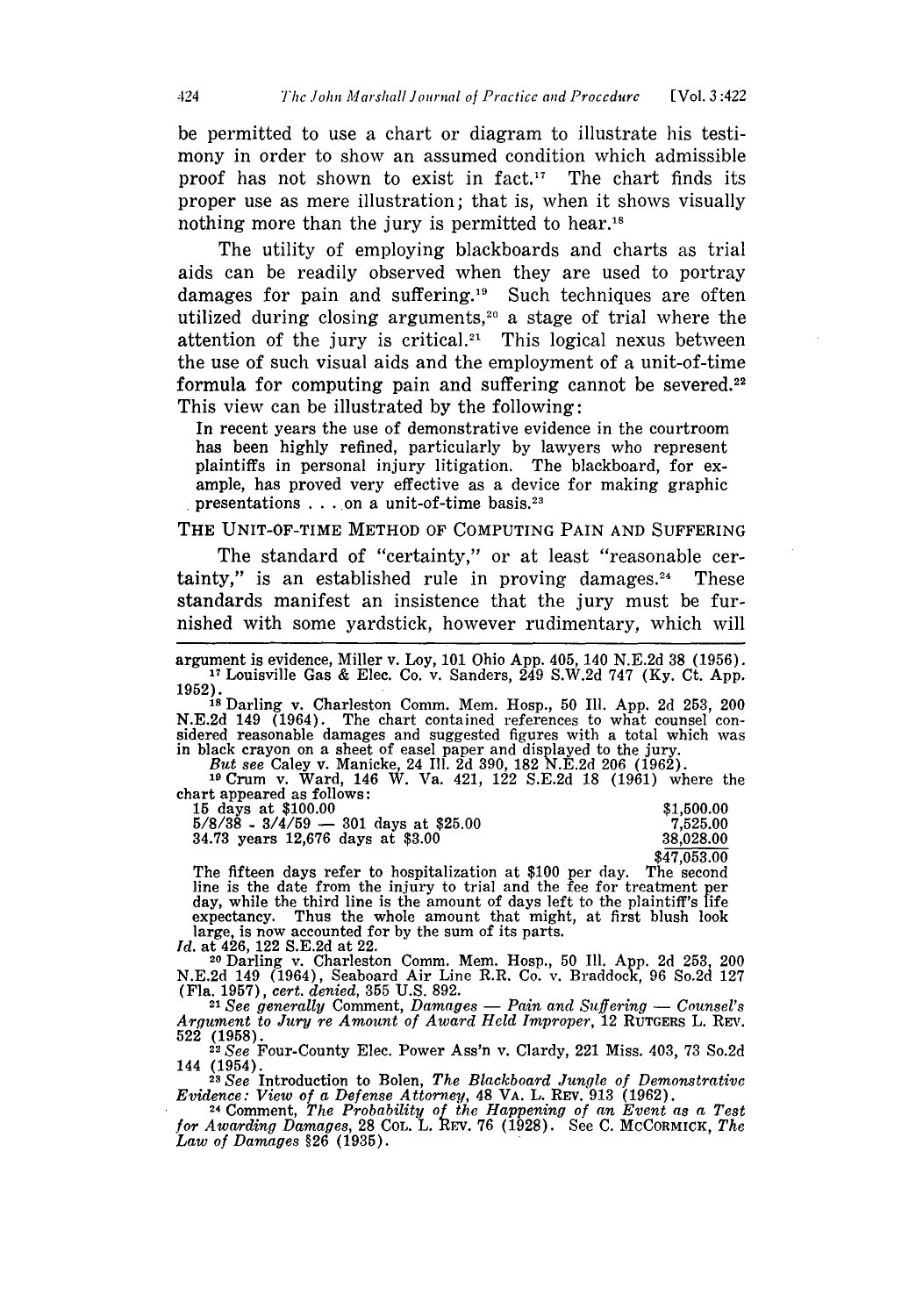aid them in making their determination.<sup>25</sup> There are, however, many modifications to the rule of certainty which enable the courts, while professing a high standard of certainty as an ideal, to avoid harsh applications of it.26

One exception is that the law has no standard by which to measure pain and suffering in money.<sup>27</sup> "Physical pain" and "mental suffering" are combined together as elements of damage in personal injury litigation.<sup>28</sup> Physical pain is an immediate reaction upon the nerves and brain provoked by some injury to the body, while mental suffering is distress which is not felt as being directly connected with any bodily condition.<sup>2</sup> Mental suffering is regarded by the courts as a usual companion to physical pain and the difficulty of distinguishing the two has been deemed a reason for allowing damages for mental suffering.<sup>30</sup>

Justice Kelly, specially concurring in *Goertz v. Chicago & North Western Railway Company,31* said:

It might .. .be said that it is fruitless to search for any norm to measure compensation for intangible painful consequences of a wrongful injury. On the other hand there must be a norm, otherwise how can the rule state that a verdict may not be set aside as excessive unless it be "wholly unwarranted," "palpably excessive" and so on. The very words used in the rule presuppose a norm.<sup>32</sup>

Thus the per diem method of computing pain and suffering in personal injury litigation has evolved, and with it its pendent controversies.

In the trial of a personal injury case, unlike a trial in a court of equity, the verdict can only be written in terms of dollars and cents. It cannot be amended periodically to meet the plaintiff's needs, "[i]t is one lump sum for all times." $33$ 

**<sup>25</sup>**Comment, *Uncertain Damages,* 59 **U. PA.** L. REv. 180 (1910); See Illinois Pattern Jury Instruction (I.P.I.) No. 30.05 which provides: "The pain and suffering experienced [and reasonably certain to be experienced in the future] as a result of the injuries," as an element of damages. **<sup>26</sup>C.** MCCORMICK, **THE** LAW OF **DAMAGES,** §27 (1935).

**<sup>27</sup>***Id.*

**<sup>28</sup>**McDaniels v. Terminal R.R. Ass'n, 302 Ill. App. 332, 350, 23 N.E.2d 785, 792 (1939) ; *See,* Donk Bros. Coal & Coke Co. v. Thil, 228 Ill. 233, 241, **81** N.E. 857, 860 (1907). <sup>29</sup>Webster defines "pain as mental distress, anxiety, grief, anguish,

and does not necessarily mean physical pain. *See,* Robertson v. Craver, 88 Iowa 380, 390, **55** N.W. 492, 495 (1893). In a personal injury action, the defendant was not entitled to have the

terms "pain" and "suffering" so restricted as to exclude the mental phase in an instruction authorizing damages for past and future pain and suffering. "Pain" was construed to mean an acute discomfort of body or mind, and "suffering," the enduring of pain or distress. Prettyman v. Topkis, 39 Del. 568, 572, 3 A.2d 708, 712 (1938). *<sup>30</sup>See* Bonelli v. Branciere, 127 Miss. 556, 90 So. 245 (1922).

**3119 I1.** App. 2d 261,153 N.E.2d 486 (1958). *<sup>32</sup>Id.* at 275-76, 153 N.E.2d at 494.

**<sup>33</sup>**Belli, *Demonstrative Evidence and the Adequate Award,* 22 Miss. L. **J.** 284, 308 (1951).

**19701**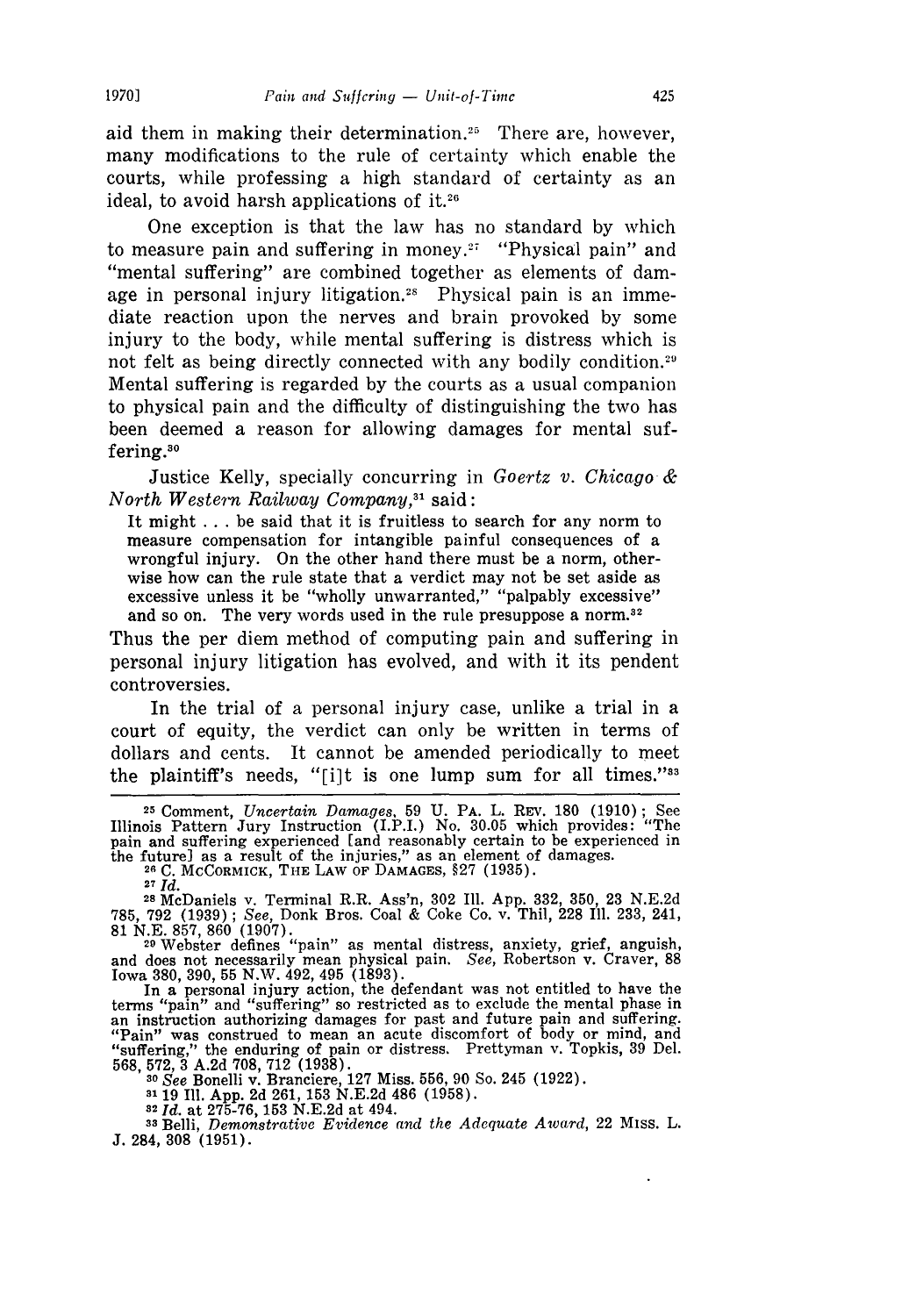Thus it behooves the plaintiff's attorney to do a complete job at the trial court level attaining for his client all he is legally entitled to. This means one must spell out to the jury exactly what comprises the amount of damages to be asked for.<sup>34</sup> Melvin M. Belli gave an illustration of this technique saving:

You must start at the beginning and show that pain is a continuous thing, second **by** second, minute **by** minute, hour by hour, year after year for thirty years. You must interpret one second, one minute, one hour, one year of pain and suffering into dollars and cents and then multiply to your absolute figure to show how you have achieved your result . **. . . 5**

A typical mathematical formula can be exemplified by respondent counsel's argument in *Johnson v. Brown*,<sup>36</sup> "[n] ow, what is it worth. . . . to have the traction pin pushed through your leg. . **.** . Would ten cents a minute be unfair? That would be six dollars an hour." $37$  The effectiveness of using this

**<sup>36</sup>75** Nev. 437, 345 P.2d 754 (1959). 37Id. at 446, 345 P.2d at 758-59 (1959). Another effective per diem argument can be illustrated as follows:

Let's take Pat, my client, down to the waterfront. He sees Mike, an old friend . . . and says, "Mike, I've got a job for you . . . You're not going to have to work any more for the rest of your life and the best part **of** this **job** is .. .you'll never lose it ... You don't have to do any work ... All you have to do is to trade me your good back for my bad one and I'll give you five dollars a day for the rest of your life. Do you know what five dollars a day for the rest of your life is? Why that's \$60,000! **Of** course, I realize that you are not going to be able to do any walking, or any swimming, or driving an automobile, or be able it sit in a movie picture show; you're going to have excruciating pain and suffering with this job, thirty-one million seconds a year and once you take it on, you'll never be able to relieve yourself of this, but you get \$60,000 **!"**

Address by Melvin M. Belli, *supra* note **7** at 319.

Note the actual chart which appeared in *Ratner:* Wendell Arrington

Age 43 Expectancy 28.8 years

#### *To Date*

| Medical Expense                                         |            |
|---------------------------------------------------------|------------|
| Lee Memorial Hosp.                                      | \$1,211.15 |
| North Shore Hosp.                                       | 20.00      |
| St. Francis Hosp.                                       | 1,227.42   |
| Mercy Hosp.                                             | 1,102.30   |
| Dr. Warnock                                             | 575.00     |
| Dr. Quillian Jones                                      | 240.00     |
| Dr. Russell                                             | 1,290.00   |
| Dr. Zaydon                                              | 1,175.00   |
| Drs. Leslie & Small (anesthetists)                      | 292.50     |
| Dr. Ferrer (anesthetist)                                | 172.50     |
| Dr. Fusco (anesthetist)                                 | 30.00      |
| Nurse Early                                             | 661.30     |
| Nurse Skelton                                           | 721.30     |
| Wheatley Brace Company                                  | 55.00      |
| Drugs & Medicines                                       | 470.72     |
|                                                         | 9,244.19   |
| Pain and Suffering                                      |            |
| $12/8/55 - 1/30/58 - 783$ days @ 15.                    | 11,745.00  |
| Physical Disability and Inability to Lead a Normal Life |            |
| $12/8/55 - 1/30/58 - 783$ days @ 5.                     | 3,915.00   |

**<sup>84</sup>M.** at **318.**

**<sup>85</sup>***Id.*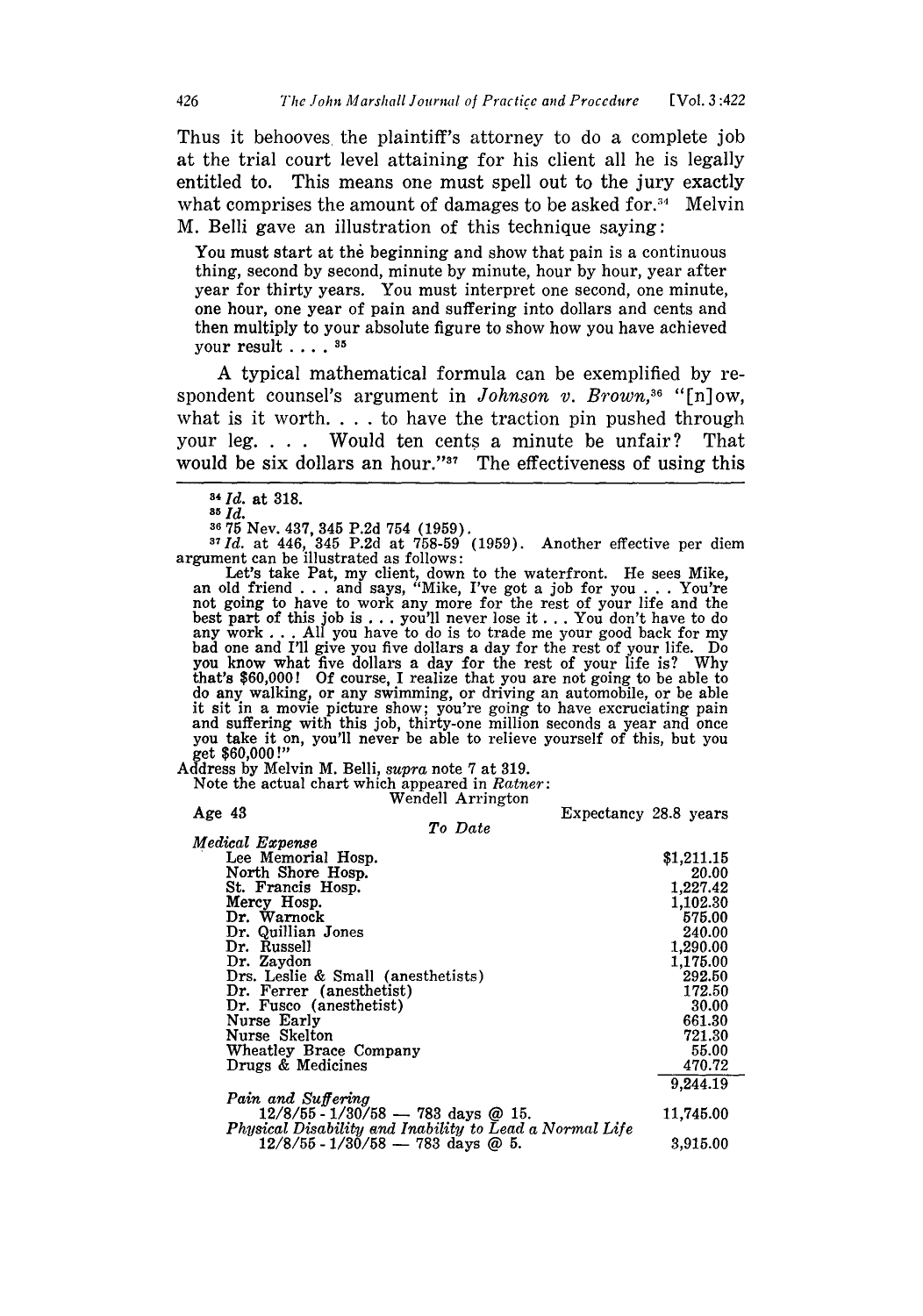type of argument coupled with the visual stimuli of a blackboard or chart can be readily appreciated.

#### **DEVELOPMENT** OF THE LAW

In *Ratner v. Arrington*,<sup>38</sup> the leading case in this area, the court was careful not to foreclose the question of using a unitof-time argument for evaluating pain and suffering:

[R]ecent holdings, for and against the allowance of such arguments, are not grounded on reasons of sufficient force to compel the decision either way. The ultimate course of judicial opinion on the point is not yet discernible. <sup>39</sup>

In 1958, the decision of *Botta v. Brunner"'* pointed out that the blackboard technique of computing a per diem formula is, in reality, an attempt to interject testimony which a witness would not otherwise be permitted to give. The court quoted from several old Pennsylvania cases which likewise denounced the mathematical formula saying that:

In cases where the damages are unliquidated and incapable of measurement by a mathematical standard, statements by plaintiff's counsel as to the amount claimed or expected are not to be sanctioned, *because they tend to instill in the minds of the jury impressions not founded upon the evidence.41*

Further the court continued, "[S]tatements calling attention to claims and amounts not supported by the evidence constitute a suggestion to the jury *'which in their minds takes the place of evidence.'* **"42**

The court went on to point out that an expert witness would be incompetent to estimate pain on a per hour or per diem basis and therefore plaintiff's counsel and his blackboard are likewise incompetent.43 In conclusion, the court said the

| Loss of Earnings                                        |          |            |
|---------------------------------------------------------|----------|------------|
| 111 weeks @ 125.                                        |          | 13,875.00  |
| Future                                                  |          |            |
| $10.220$ days                                           | 28 years | 38,779.00  |
| Medical Expense                                         |          | 500.00     |
| Pain and Suffering                                      |          |            |
| $10.220$ days                                           |          | 10.220.00  |
| Physical Disability and Inability to Lead a Normal Life |          |            |
| 10,220 days $@3.$<br>Loss of Earning Capacity           |          | 30,660.00  |
| To age 70 27 years                                      |          | 162,000.00 |
|                                                         |          |            |
|                                                         |          | 242,159.00 |

111 So.2d 82, 86 (Fla. App. 1959).<br>
<sup>38</sup> 111 So.2d 82 (Fla. App. 1959).<br>
<sup>39</sup> Id. at 89. See Rudolph, *Trial-Argument of Counsel* — Use of a<br>
Formula Not Based on Evidence, 64 W. VA. L. REV. 454 (1962), where the court said: "Obviously, the question is still an open one and it appears that it will remain open **...** the end is not near." *Id.* at 455. 40 26 N.J. 82, 138 A.2d 713 (1958).

<sup>41</sup>*Id.* at 98, **138** A.2d at 722. <sup>42</sup>*Id.* See dissent in Four-County Elec. Power Ass'n v. Clardy, 221 Miss. 403, **73** So.2d 144 (1954).

**19701**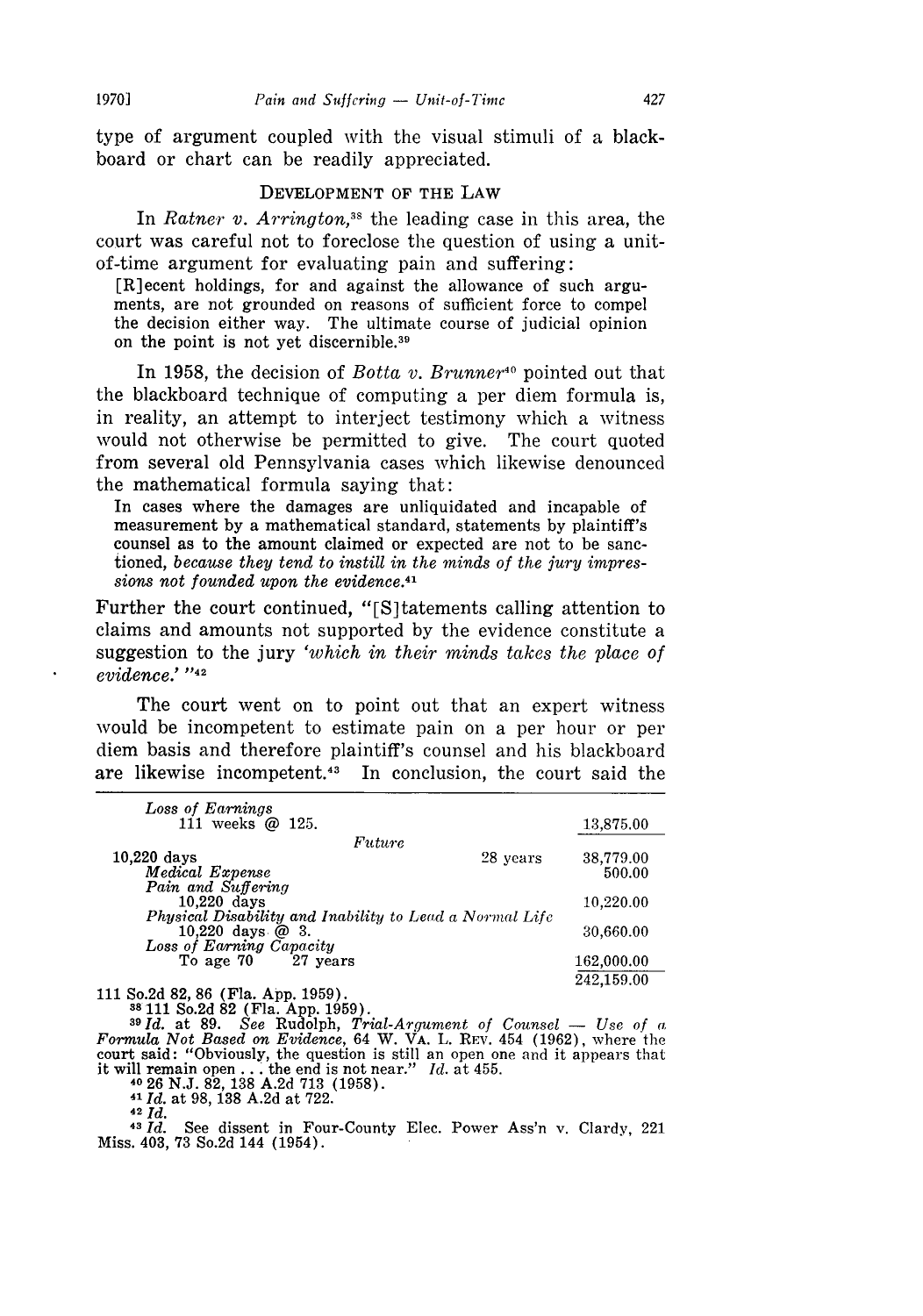best test that the law has provided for juries to determine the amount to **be** awarded for pain and suffering is "their enlightened conscience."<sup>44</sup>

Then, one year later, *Ratner v. Arrington*<sup>45</sup> was decided by a Florida court of appeals, which held it admissible to use a per diem argument portrayed on a blackboard as a measurement of pain and suffering.<sup>46</sup> The reasons given in support of the formula were:

1. The very absence of a fixed standard for the monetary measurement of pain and suffering is reason for allowing wide latitude in arguing these damages $47$  and counsel should be allowed to draw all proper inferences from the evidence.<sup>48</sup>

2. The trier of facts should be guided **by** some reasonable and practical considerations since an award for pain and suffering should not depend upon a mere guess.<sup>49</sup>

3. The per diem arguments are not evidence but are merely illustrative<sup>50</sup> and the jury is free to weigh the argument and pass on its credibility.<sup>51</sup>

The trend seemed to be in favor of the per diem formula until *Crum v. Ward* in 1961, where it was said that an argument based on a mathematical formula or fixed time basis suggesting a monetary value for pain and suffering was error.52 Citing *Botta,* the court said:

For hundreds of years, the measure of damages for pain and suffering following in the wake of a personal injury has been "fair and reasonable compensation." The general standard was adopted because of universal acknowledgment that a more specific or definitive one is impossible.<sup>53</sup>

The court concluded that the mathematical formula argument is based wholly on speculation, or imaginary inferences, not supported **by** facts, but **by** supposed facts, which could not be received as evidence if offered.<sup>54</sup>

**A** survey of the case law would not be complete without mention of the Illinois case of *Caley v. Manicke*.<sup>55</sup> At the trial court level the defendant's motion that the plaintiff's attorney

*47 Id.*<br>47 *Id.*<br>48 McLaney v. Turner, 267 Ala. 588, 104 So.2d 315 (1958).

<sup>49</sup> Imperial Oil, Ltd. v. Drlik, 234 F.2d 4 (6th Cir. 1956), *cert. denied*, **<sup>352</sup>**U.S. 941 (1956). . Boutang v. Twin City Motor Bus Co., 248 Minn. 240, **80** N.W.2d 30

<sup>44</sup> Botta v. Brunner, **26 N.J. 82, 103, 138 A.2d 713, 725 (1958).**

**<sup>4.1</sup>** 111 So.2d **82** (Fla. **App. 1959). <sup>46</sup>***Id.*

<sup>(1956).</sup> **<sup>51</sup>**J. D. Wright & Son Truckline v. Chandler, 231 S.W.2d 786 (Tex. Civ.

App. 1950). 52146 W. Va. 421,122 S.E.2d 18 (1961).

<sup>58</sup>*Id.* at 429 122 S.E.2d at 23.

<sup>58</sup> *Id.* at 429, 122 S.E.2d at 23.<br>54 Crum v. Ward, 146 W. Va. 421, 122 S.E.2d 18 (1961).

**<sup>5</sup>** 24 Ill. 2d 390, 182 N.E.2d 206 (1962).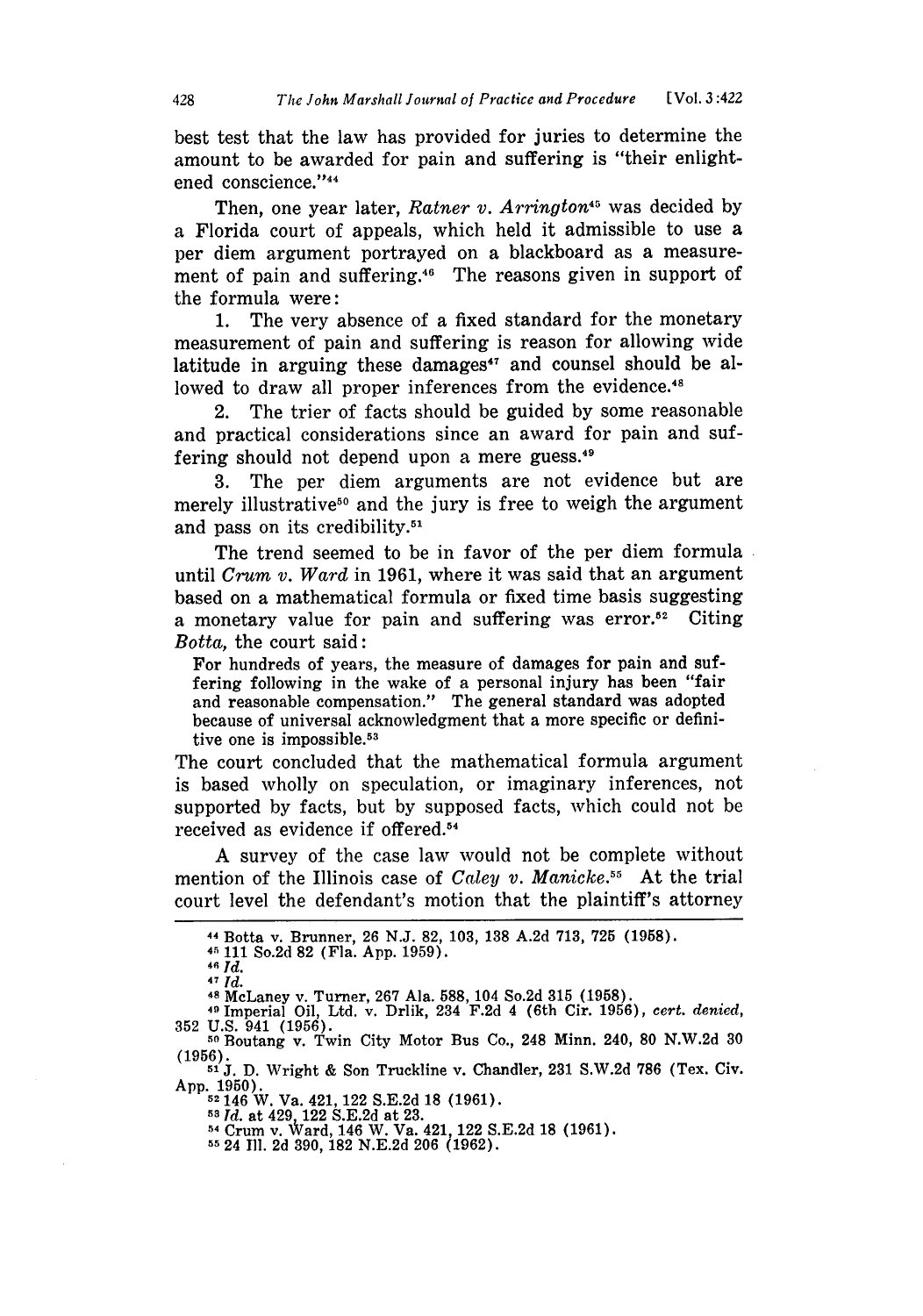could not portray on a chart an hourly, daily, weekly, monthly or yearly basis for computing pain and suffering, was denied and this was affirmed by the appellate court.<sup>56</sup> The appellate court, reasoning syllogistically, cited the old Illinois case of *Graham v. Mattoon City Railway Company<sup>57</sup>* which held that counsel, in his argument to the jury, can comment as to what he considers fair compensation for the injuries received.<sup>58</sup> From here the court reasoned that since it was proper argument to point out that pain and suffering are compensated for in money, it cannot be improper to discuss the components of the total. The fact that such argument might be more persuasive than arguing a gross amount is no reason to forbid its use, and surely the portrayal of such in arithmetic terms on a chart cannot make what was once valid invalid.<sup>59</sup> Three months later the First District Appellate Court handed down the opinion in *Jensen v. Elgin, Joliet & Eastern Railway Company*<sup>60</sup> which was in accord with *Caley. Jensen* was another well reasoned opinion which permitted plaintiff's counsel to argue to the jury an hourly rate for the evaluation of such pain and suffering. $61$ Citing *Caley* in approval, they went on to say: "[W]e are inclined to regard this use of the per diem argument as a more adequate resolution of the problem and clearly less speculative than the 'by gosh and by golly' approach." $82$ 

It appeared as if Illinois law was in favor of such tactics until, by certificate of importance, *Caley* became a case of first impression for the Illinois Supreme Court.<sup>63</sup> The majority of the court held that this was improper argument and reversed the judgment. They felt that pain and suffering have no commercial value to which a jury can refer in determining what

**6031** Ill. Aup. 2d 198, 175 N.E.2d 564 (1961).

**<sup>56 29</sup>** Ill. App. 2d 323, 173 N.E.2d 209 (1961).

<sup>57</sup>234 Ill. 483, 84 N.E. 1070 (1908).

**<sup>58</sup>**The court in *Graham v. Mattoon City Ry. Co.* said:

rT]hat the sum of \$10,000 which he asked you to give him in his declara-tion is what he should fairly have, gentlemen of the jury. The objection made to these remarks is that they refer to the amount claimed in the declaration. We do not think that there is any valid objection to counsel, in argument, telling the jury what, under the evidence, counsel considers a fair compensation for the injuries received.

*Id.* at 491, 84 N.E. at 1073. **<sup>59</sup>**29 Ill. App. 2d 323, 173 N.E.2d 209, where the court in summary said: In the first place, such an argument can suggest valid considerations for rendering the abstraction of pain and suffering comprehensible for con- crete translation into dollars; Secondly, the argument is logically suggested by the evidence when read in context with the monetary deter-mination that must be made; Thirdly, this line of argument falls within hitherto accepted bounds of advocacy and it is not apparent to us *Id.* at 340, 173 N.E.2d at 217.

*<sup>61</sup> Id.*

*<sup>62</sup>Id.* at 221, 175 N.E.2d at 576. **<sup>63</sup>**24 **I1.** 2d 390, 182 N.E.2d 206 (1962).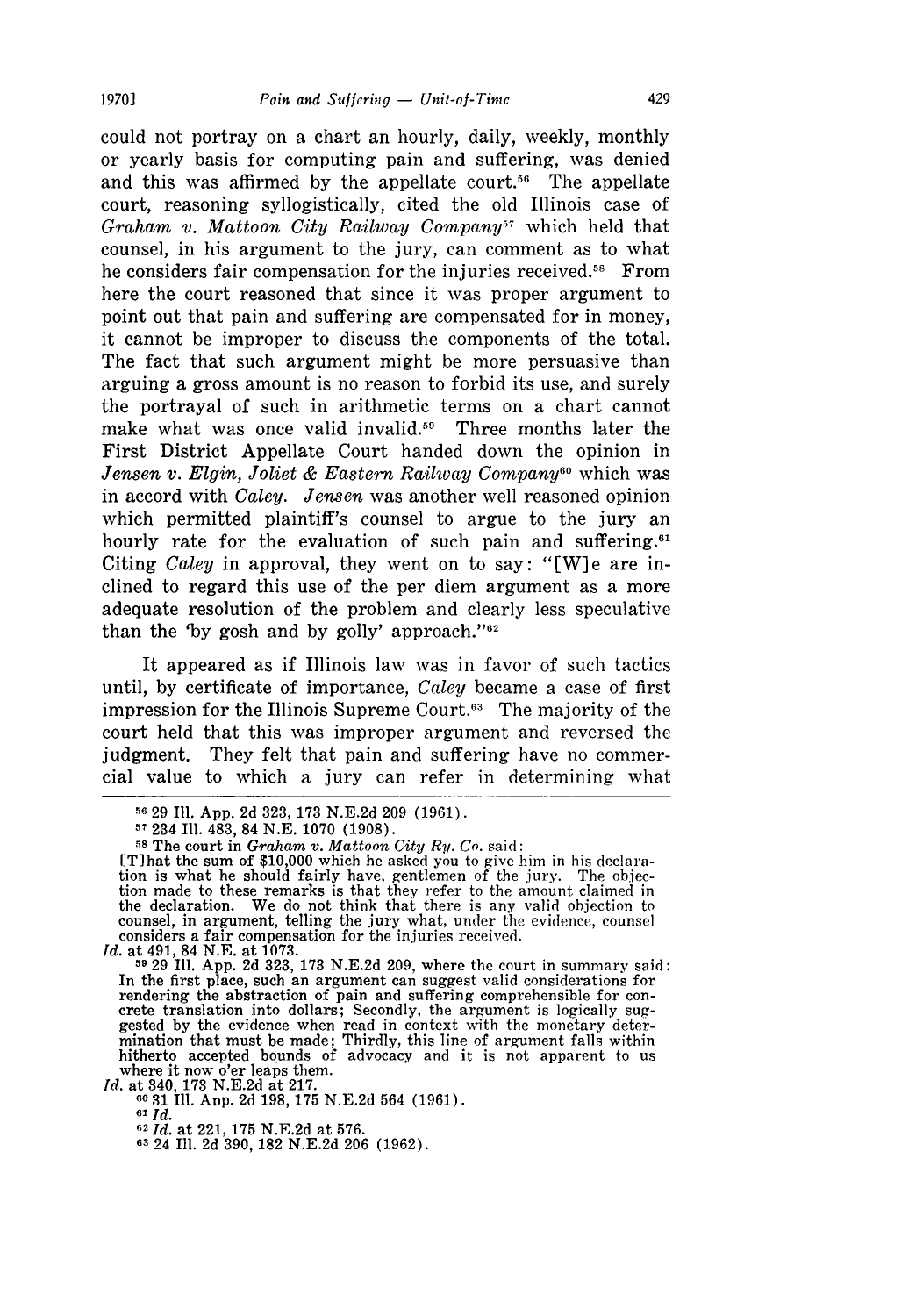monetary allowance should be given to a plaintiff. Thus the jury must be left to its own judgment and conscience since "[i]urors are as familiar with pain and suffering and with money as are counsel."<sup>64</sup> The court did point out, however, that they had no objection to the method of preparing the chart as illustration of counsel's argument, "except for those portions reflecting the mathematical formula for pain and suffering."65

It is interesting to note, however, that in the dissenting opinion the majority is reminded, academically, of the tradition in Illinois of permitting counsel to suggest a total monetary award for pain and suffering,<sup>66</sup> and that there is no logical basis in permitting counsel to suggest a total monetary value of pain and suffering, while prohibiting him from explaining to the jury his reasoning in arriving at such a figure.<sup> $57$ </sup> In 1964, in *Darling v*. *Charleston Community Memorial Hospital,68* the dissent's reasoning in *Caley v. Manicke,69* was reinforced. In *Darling,* the plaintiff's counsel, with the use of an easel, included reference to computation for immediate suffering and future pain in his closing argument. The court, not specifically making reference to the mathematical formula, held that such a chart was proper as a mere illustration of counsel's argument since "it showed the

**<sup>66</sup>**Graham v. Mattoon City R.R., 234 Ill. 483, 84 N.E. 1070 (1908), the argument which defendant contended was prejudicial was: We say to you, gentlemen of the jury, and repeat it again, that the

We say to you, gentlemen of the jury, and repeat it again, that the evidence shows a case of a man who in sound health weighed three hundred pounds, an active man, whom this company trusted and em-<br>ployed; that this man is permanently injured; that the sum of \$10,000 which he asked you to give him in his declaration is what he should fairly have, gentlemen of the jury.

*Id.* at 491, 84 N.E. at 1073.

67 24 Ill. 2d 390, 182 N.E.2d 206, where dissent says:

It appears anomalous that, according to the majority opinion, plaintiff's counsel may, without error, place upon a chart before the jury his estimate of the monetary value of the nature of the injury, (\$10,000) the future pain, (\$8,760); the hospital and medical bills, (\$1,288.90) the lost earnings, (\$5,312); and the permanency of the injury, (\$8,000) for a total of \$33,360.90. He may also suggest a total monetary value of \$50,140.90 as just compensation for the injury. However, when he suggests that \$16,780.10 is a reasonable figure for 11,680 hours and 510 days of pain, this court feels compelled to reverse. ...

*Id.* at 398, 182 N.E.2d at 211.

*In accord* Olsen v. Preferred Risk Mut. Ins. Co., 11 Utah 2d 23, 354 P.2d 575 (1960).

Judge Crockett, concurring, said: If he (plaintiff's counsel] can talk about it [amount of damages sought for pain and suffering] at all and mention some gross figure, which it has always been assumed he could do, it would seem no more harmful to invite the jury's attention to a process of analysis and reasoning with respect thereto based upon the time involved and reasonable compensation therefor.

*Id.* at 28, 354 P.2d at 578.

**68 50** Ill. App. 2d 253, 200 N.E.2d 149 (1964).

69 24 Ill. 2d 390, 182 N.E.2d 206 (1962).

**<sup>64</sup>***Id.* at 393, 182 N.E.2d at 209.

**<sup>65</sup>***Id.* at 394, 182 N.E.2d at 209.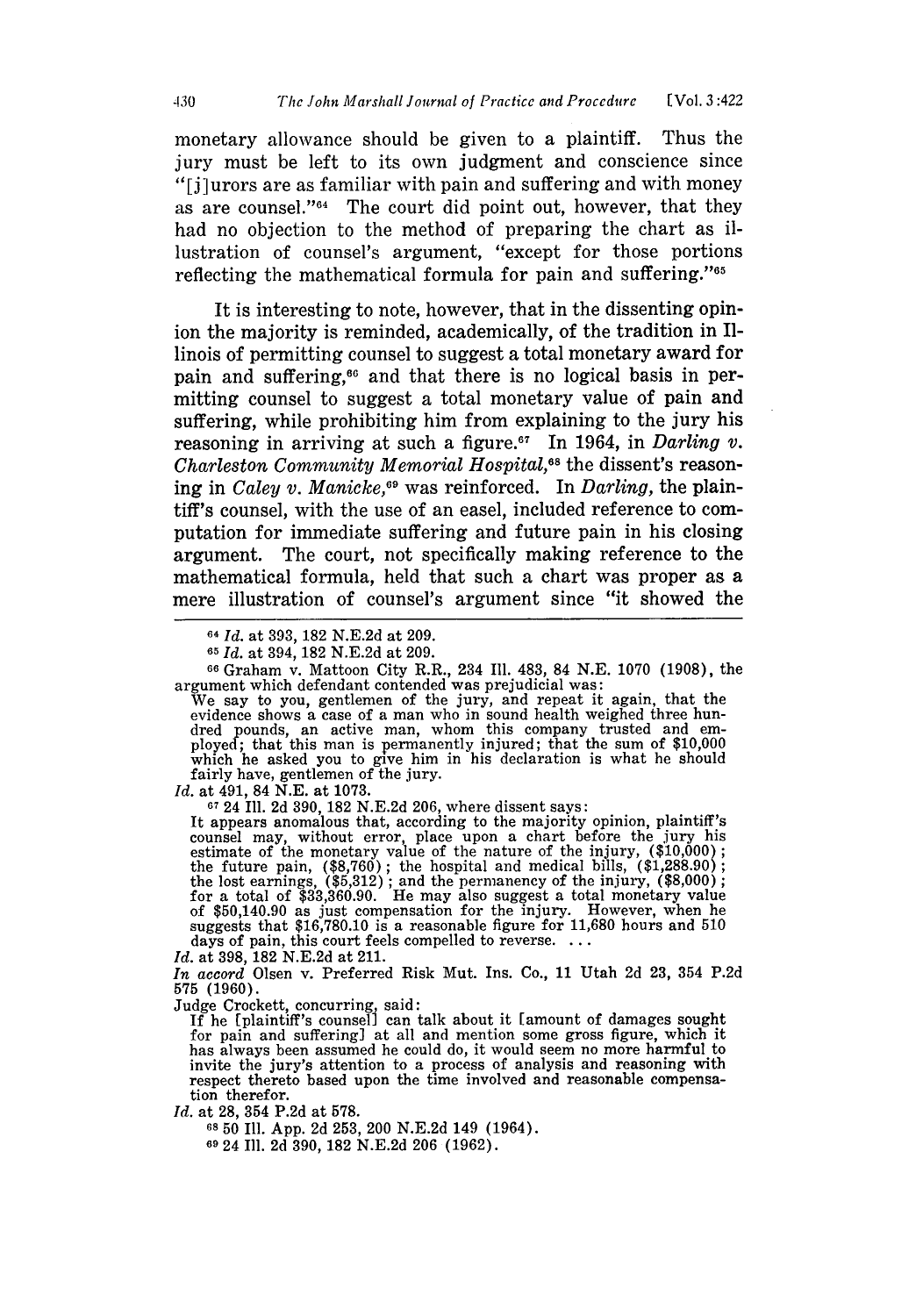jury visually nothing more than the jury heard orally."70 The per diem argument has been rejected by the Illinois Supreme Court on first impression, but the dissent in that case and other Illinois Appellate Court opinions seems to hint that the issue is not yet foreclosed.

EVALUATION AND ANALYSIS OF UNIT-OF-TIME FORMULA

The split authority on the issue of using a mathematical formula for computing pain and suffering has sparked much criticism. The attorney who desires to take advantage of such a formula must be aware of the arguments advanced against its use, as well as the corresponding answers posed by its advocates.

The first argument against the formula is that there is no evidentiary basis for connecting pain and suffering into monetary terms since it has no market value.<sup> $71$ </sup> The lack of such market value, however, does not deprive the plaintiff of the right to tell the jury what he estimates proper compensation to **be.7 <sup>2</sup>** Counsel's formula is merely a comment on the evidence in the record concerning pain and suffering<sup>73</sup> or a reasonable inference from such evidence.<sup>74</sup> Professor Wigmore has said that, " $[s]$ <sup>0</sup> long as the law gives compensation in the shape of money, there in an inconsistence in excluding estimates in money." $75$ 

It is also contended that the formula for computing pain and suffering is an invasion of the domain of the jury.<sup>76</sup> If the jury has the final word and the attorney is merely commenting on the evidence, there is no usurpation of the jury's function. The jurors are ultimately the ones who weigh the comments of counsel and are free to disregard them as they see fit. $77$  Furthermore, there is no harm in giving a reasonable and practical standard to guide the judge or jury in their determination of an award. This

**<sup>70 50</sup>** Il1. App. 2d 253, 336, 200 N.E.2d 149, 190 (1964).

**<sup>71</sup>**Gorczyca v. New York, N.H. & H. R.R., 141 Conn. 701, 109 A.2d 589 (1954) ; Henne v. Balick, 51 Del. 369, 146 A.2d 394 (1958) ; Stassun v. Chapin, 324 Pa. 125, 188 A. 111 (1936). **<sup>72</sup>**Four-County Elec. Power Ass'n v. Clardy, 221 Miss. 403, 73 So.2d

<sup>144 (1954).</sup> **" 3J.** D. Wright & Son Truck Line v. Chandler, 231 S.W.2d 786 (Tex.

Civ. App. 1950).

<sup>74</sup>See Comment, *Damages* - *Pain and Suffering* - *Counsel's Argument* to *Jury re Amount of Award Held Improper,* 12 RUTGERS L. REv. 522 (1958).

**<sup>75</sup> 7 J. WIGMORE, THE LAW OF EVIDENCE §1944** (3d ed. 1940). **76** Botta v. Brunner, 26 N.J. 82, 138 A.2d 713 (1958), where the court said:

Jurors know the nature of pain, embarrassment and inconvenience, and they also know the nature of money. Their problem of equating the two to afford reasonable and just compensation calls for a high order<br>of human judgment, and the law has provided no better yardstick for<br>their guidance than their enlightened conscience. Their problem is not<br>one of mathem one of mathematical calculation but involves an exercise of their sound judgment of what is fair and right.

*Id.* at 103, 138 A.2d at 725. **7T J.** D. Wright & Son Truck Line v. Chandler, 231 S.W.2d 786 (Tex. Civ. App. 1950).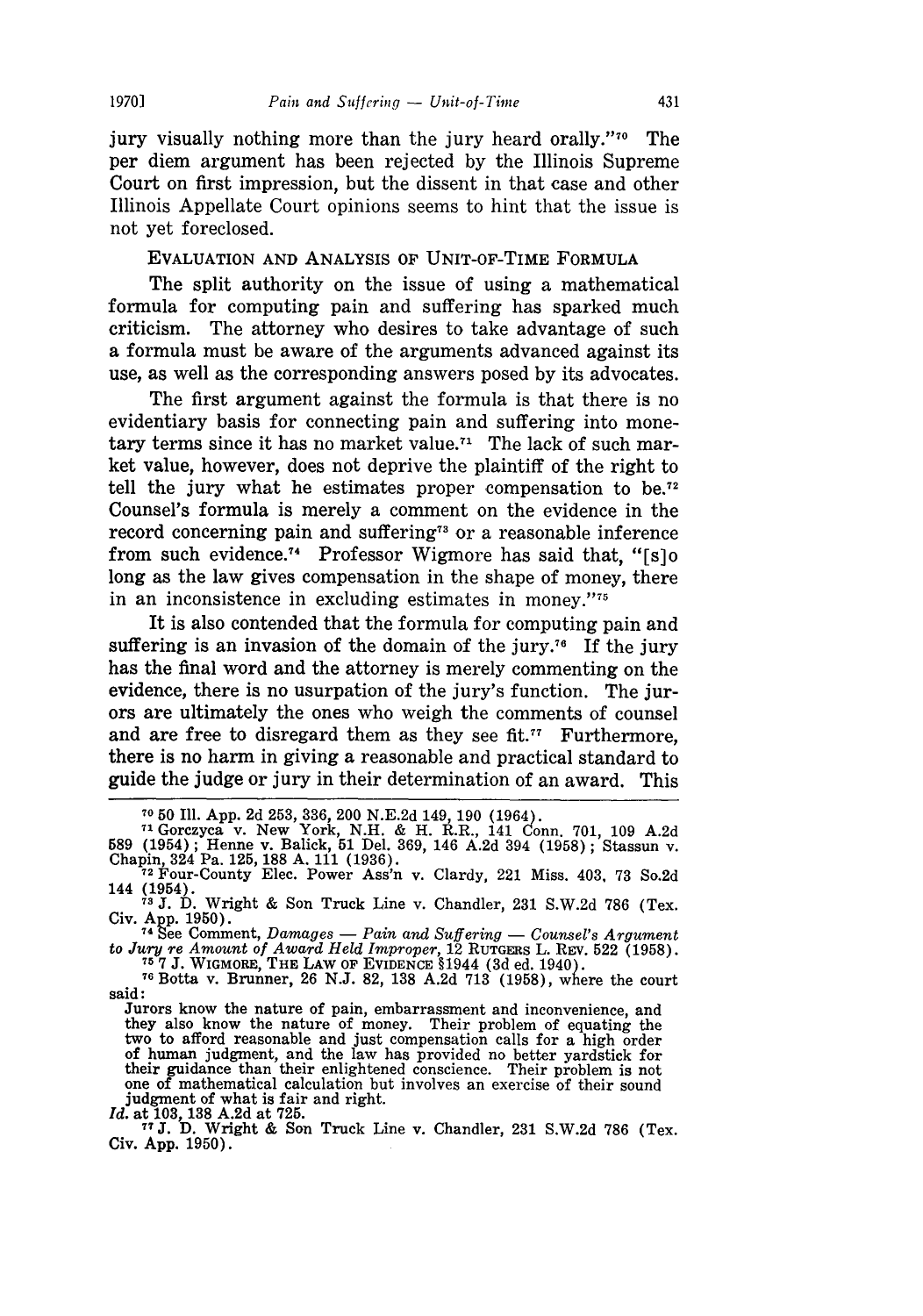is preferable to leaving them to a "blind guess or the pulling of a figure out of the air."<sup>78</sup>

The fact that the formula may carry too much weight with the jury and may be considered as evidence<sup>79</sup> has also been raised as an argument **by** opponents of the formula. The answer to this argument is simply that a prejudicial effect, if any, caused **by** this technique of evaluating pain and suffering, can be eradicated or prevented **by** cautionary instructions given **by** the judge.<sup>80</sup> Some courts have made it a requirement that the mathematical formula be accompanied **by** a cautionary instruction to the jury to the effect that the argument is not evidence and that they alone must determine the proper verdict.<sup>81</sup>

It is also argued that each individual has a different reaction to a particular injury, a different "threshold of pain,"<sup>82</sup> which the formula fails to recognize. This argument, however, would be equally applicable to any method of computing pain and suffering, whether mathematical or otherwise. With this contention, there is usually coupled the argument that such formulas include the connotation of "disability," "inability to lead a normal life," "humiliation and embarrassment," as well as "pain and suffering."<sup>88</sup> This, it is contended, confuses the jury and results in an over-estimation of the damages.<sup>84</sup> But this argument is one attacking the practicality of the formula's application rather than a condemnation of the method itself. If such overlapping of terms does in fact exist, and an over-estimation **by** the jury is a possible result, it is the **job** of the defense attorney to prevent it.<sup>85</sup> An attack on this method by an ineffective defense

2d 144 (1954) ; Vaughan v. Magee, 218 F. 630 (3d Cir. 1914). See Illinois Pattern Jury Instructions (I.P.I.) No. 1.01 **(5)** which pro-

Arguments, statements, and remarks of counsel are intended to help you in understanding the evidence and applying the law, but are not evidence. If any argument, statement, or remark has no basis in the not evidence. If any argument, statement, or remark has no basis in the evidence, then you should disregard that argument, statement or remark.<br><sup>81</sup> Eastern Shore Pub. Serv. Co. v. Corbett, 177 A.2d 701 (Md. App.

**81** Eastern Shore Pub. Serv. Co. v. Corbett, 177 **A.2d 701 (Md. App. 1962).<br>1962. <b>82** See Herb v. Hallowell, 304 Pa. 128, 154 A. 582 (1931).

83 Ratner v. Arrington, 111 So.2d 82 (Fla. App. 1959).<br>84 Seaboard Air Line R.R. Co. v. Braddock, 96 So.2d 127 *(Fla. 1957)* 

cert. denied, 355 U.S. 892 (1957). In the dissenting opinion it was pointed<br>out that the verdict was excessive due to the overlapping of terms used by<br>plaintiff on a placard. A portion of the placard appeared as follows: plaintiff on a placard. A portion of the placard appeared as follows:<br>*Pain and Suffering* 20,440 days 20,440

| $\frac{1}{2}$ will will be a control to the control of the control of the control of the control of the control of the control of the control of the control of the control of the control of the control of the control of the c<br>AV,IIU UAVS<br>Humiliation and Embarrassment<br>Inability to Lead a Normal Life<br>Loss of Earning Capacity | 20,440 days<br>$20.440$ days<br>$5500 \times 50\% \times 56$ |       | ZV.440<br>40.880<br>40.880<br>121,000 |
|--------------------------------------------------------------------------------------------------------------------------------------------------------------------------------------------------------------------------------------------------------------------------------------------------------------------------------------------------|--------------------------------------------------------------|-------|---------------------------------------|
| 7.1 at 190                                                                                                                                                                                                                                                                                                                                       |                                                              | Total | 248.439                               |

Id. at 129.<br>The minority felt that at least some of the elements of damages were included more than once.

**85** Sessions, *The Trial Lawyer of the Future,* **35 TENN.** L. REv. 442

<sup>&</sup>lt;sup>78</sup> Imperial Oil, Ltd. v. Drlik, 234 F.2d 4, 11 (6th Cir. 1956).<br><sup>79</sup> Botta v. Brunner, 26 N.J. 82, 138 A.2d 713 (1958).<br><sup>80</sup> See Four-County Elec. Power Ass'n v. Clardy, 221 Miss. 403, 73 So.

vides: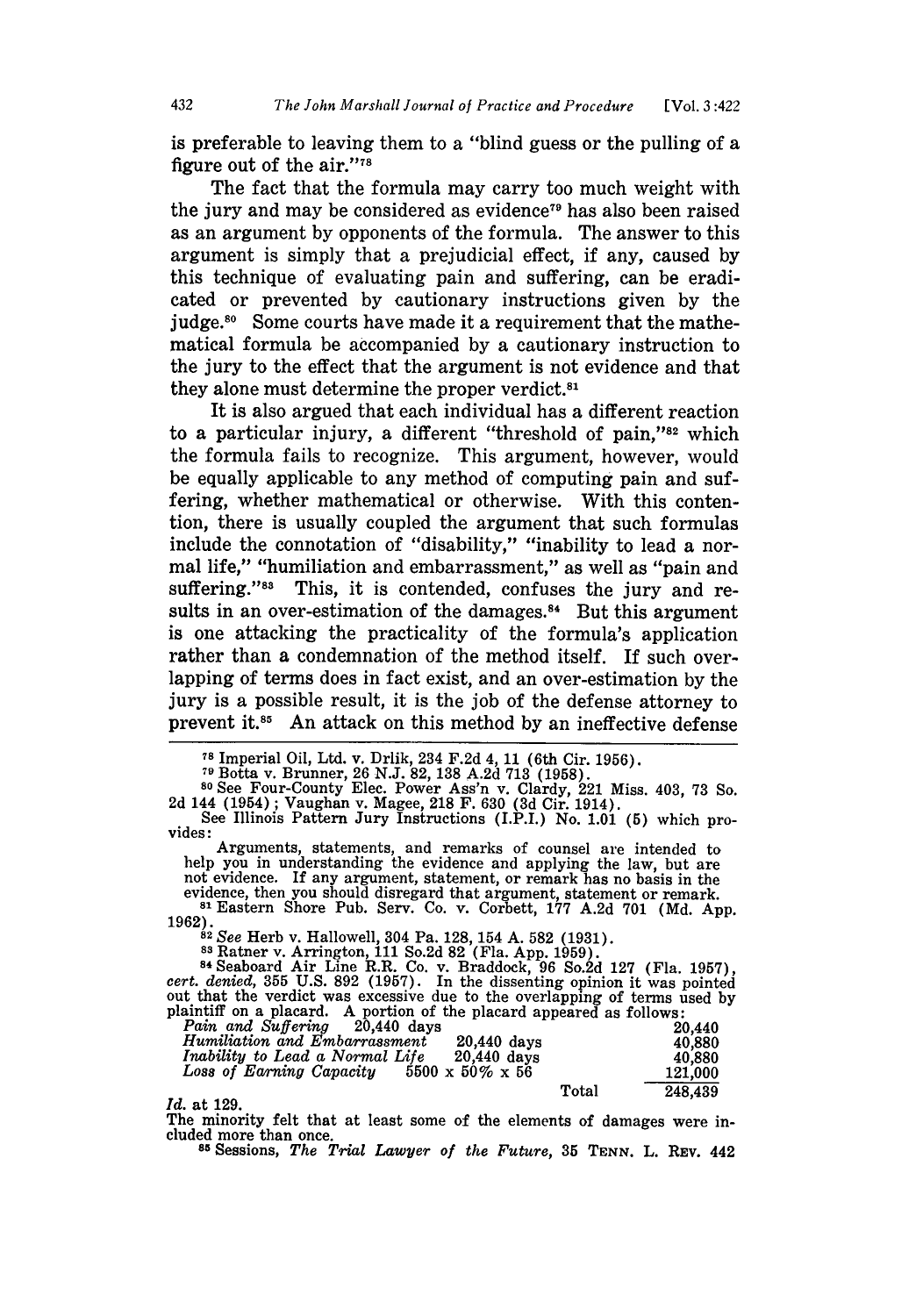attorney would be merely an attack on the practical results of his own inactions.

The defense attorneys say that such argument puts them in the position of having to rebut an argument which has no basis in evidence.86 They contend that if counsel attempts to argue a lower formula, he has in effect admitted that the law recognizes such a method of evaluating pain and suffering. His silence, on the other hand, might constitute a tacit approval for the argument. But counsel for the defendant could also cast doubt on the validity of the formula by skillful illustration and criticism. He could likewise advance arguments to keep the evaluation of the damages reasonable and objective, urge reasons why a lower figure should be used, and point out to the jury that plaintiff's estimate may contain overlapping items. A "sliding-scale" per diem evaluation could also be employed which would tend to keep the figure in proportion to the possibly diminishing future suffering and also reduce the future per diem award to present values.<sup>87</sup>

Finally, the argument most frequently posed is that counsel's suggestion of a mathematical formula is equivalent to the attorney giving testimony on a matter upon which testimony is not allowed, since pain and suffering have no exact value.<sup>88</sup> The answer to this argument seems to be that counsel's suggestions are not, in fact, testimony or evidence, but merely an attempt to present one method by which the jury may compute a reasonable award of damages.<sup>89</sup>

#### **CONCLUSION**

For two decades the courts throughout the country have been plagued with the issue of whether pain and suffering may be portrayed by way of a mathematical formula.<sup>90</sup> The slow progress in this area is partially attributable to the custom of reserving the per diem argument for summation, a stage of trial

*Id.* at 447. See note 3 *supra. <sup>86</sup>See* Fearon, *Evidence: Use of Chart to Illustrate Per Diem Formula* for Measurement of Plain and Suffering, 16 ME. L. REV. 233 (1964)<br><sup>87</sup> Imperial Oil, Ltd. v. Drlik, 234 F.2d 4 (6th Cir. 1956).<br><sup>87</sup> Imperial Oil, Ltd. v. Drlik, 234 F.2d 4 (6th Cir. 1956).<br><sup>88</sup> See Caley v. Manicke, 24 I

*8 See* Graham v. Mattoon City R.R. Co., 234 Ill. 483, 84 N.E. 1070 (1909). **9o** See note **3** *supra.*

<sup>(1968).</sup> It was said that:

The primary purpose of a trial is to ascertain the truth. The most effective means devised to achieve that purpose is by the adversary system — trial lawyers examining witnesses pursuant to established rules, tem - trial lawyers examining witnesses pursuant to established rules, a principal working part of which machinery being what Dean Wigmore calls the "anvil" of cross-examination. No judge and no court can effect a sufficient substitute for the competing trial lawyers in the search for truth.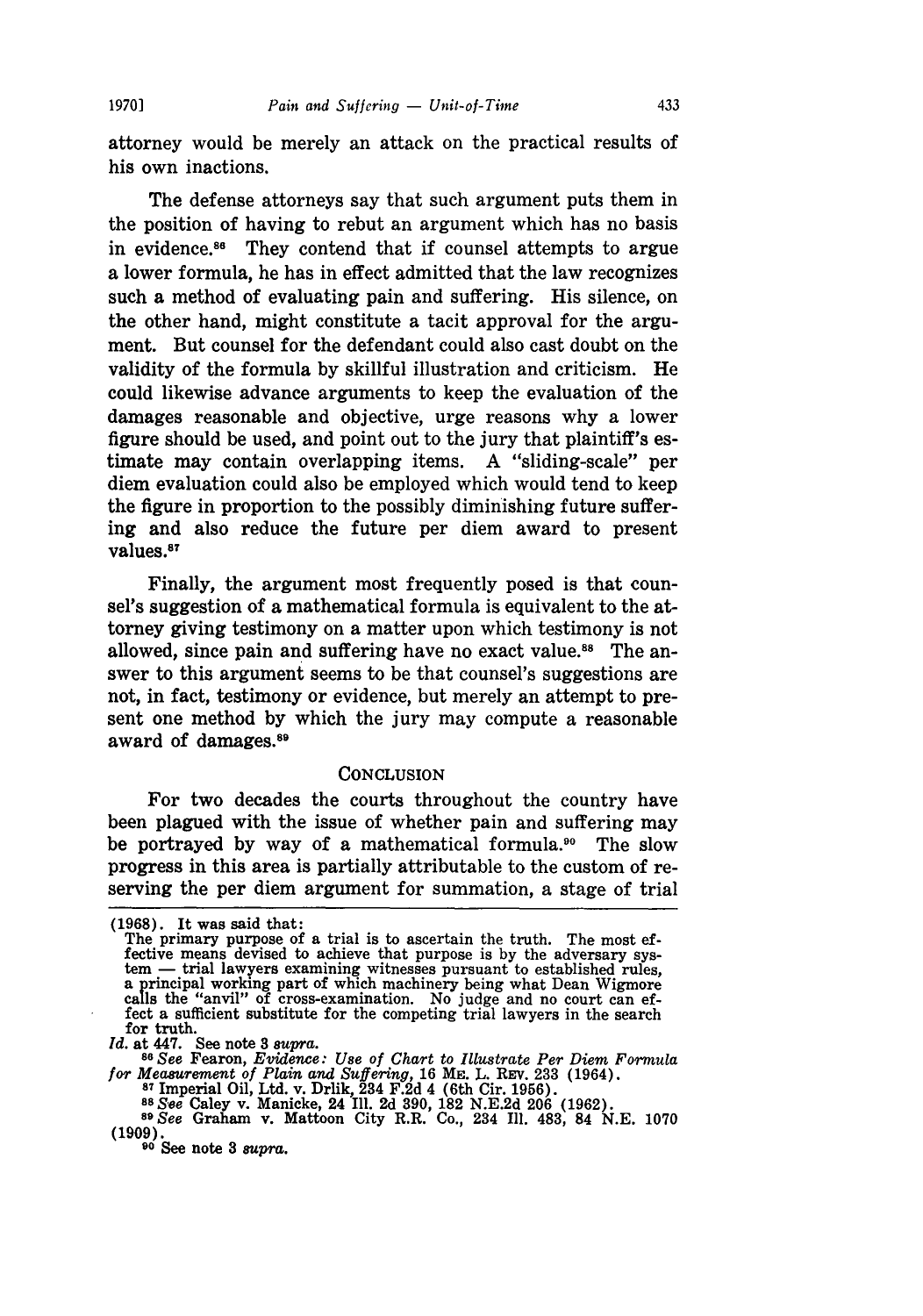where judicial reprimand is to be avoided. $91$  As yet, the ultimate course of judicial opinion is not crystallized. $92$ 

Possibly the unenunciated reasons for excluding the unitof-time method are the underlying philosophies that:

1. Pain and suffering should not be compensable.

2. If pain and suffering are compensable, they should be so only to a limited degree.

3. The lay jury is not competent to evaluate conflicting facts and theories in making an award.93

If any of these suggested reasons has validity, the solution lies not in withholding problem-solving ideas from the jury, but in attacking the problem more directly and less hypocritically.

The courts objecting to the use of a formula-type argument labor under the assumption that the excessive verdicts result from their use. Even if this rationale is sound, it overlooks the power of the court to control the outer limits of verdicts by setting them aside for excessiveness, or inadequacy. In view of this it is submitted that the prohibition of the use of unit-of-time formulas involve an unwarranted restriction upon the right of the advocate to comment on inferences drawn from the evidence. In determining "fair and reasonable compensation" the jury must convert pain and suffering into dollars. The court gives the jury little or no help in performing this difficult task. Consequently it would seem that counsel should have a wide latitude in argument.<sup>94</sup>

The issue is a basic one: namely, how much money should be given to plaintiff to compensate him for the experiences he has had to endure and the changes that have been made in his life as a result of the defendant's negligence? The term "compensation" is used throughout the cases, but money cannot really compensate or be equivalent to the plaintiff's inability to lead a normal life. Pain and suffering is not like "loss of bargain," on the contrary, it is unique; yet specific performance cannot be had. Few would argue that it is less valuable than possessions that can be bought and sold, and most would consider it more valuable, even though its value is not easily calculated in dollars. As long as

**<sup>91</sup>**Comment, *Damages* - *Pain and Suffering* - *Counsel's Argument to Jur'y re Amount of Award Held Improper,* 12 RUTGERS L. REV. 522 (1958). Testing of the court's opinion at trial in a search for admissible phrasing of a money-oriented argument will proceed slowly, since the type of argument is customarily reserved for summation and it is obvious trial technique to avoid judicial reprimand during this last and most per- suasive address to the jury. suasive address to the jury.<br>*Id.* at 526.

<sup>&</sup>lt;sup>52</sup> Ratner v. Arrington, 111 So.2d 82 (Fla. App. 1959).<br><sup>93</sup> Olender, *Proof and Evaluation of Pain and Suffering in Personal Injury Litigation,* 36 **DUKE** *L.* J. 344 (1962). *94See* Snyder, *Trial* - *Damages* - *Counsel's Suggestion to Jury of*

*Formula for Pain and Suffering,* 28 U. CIN. L. REv. 138 (1962).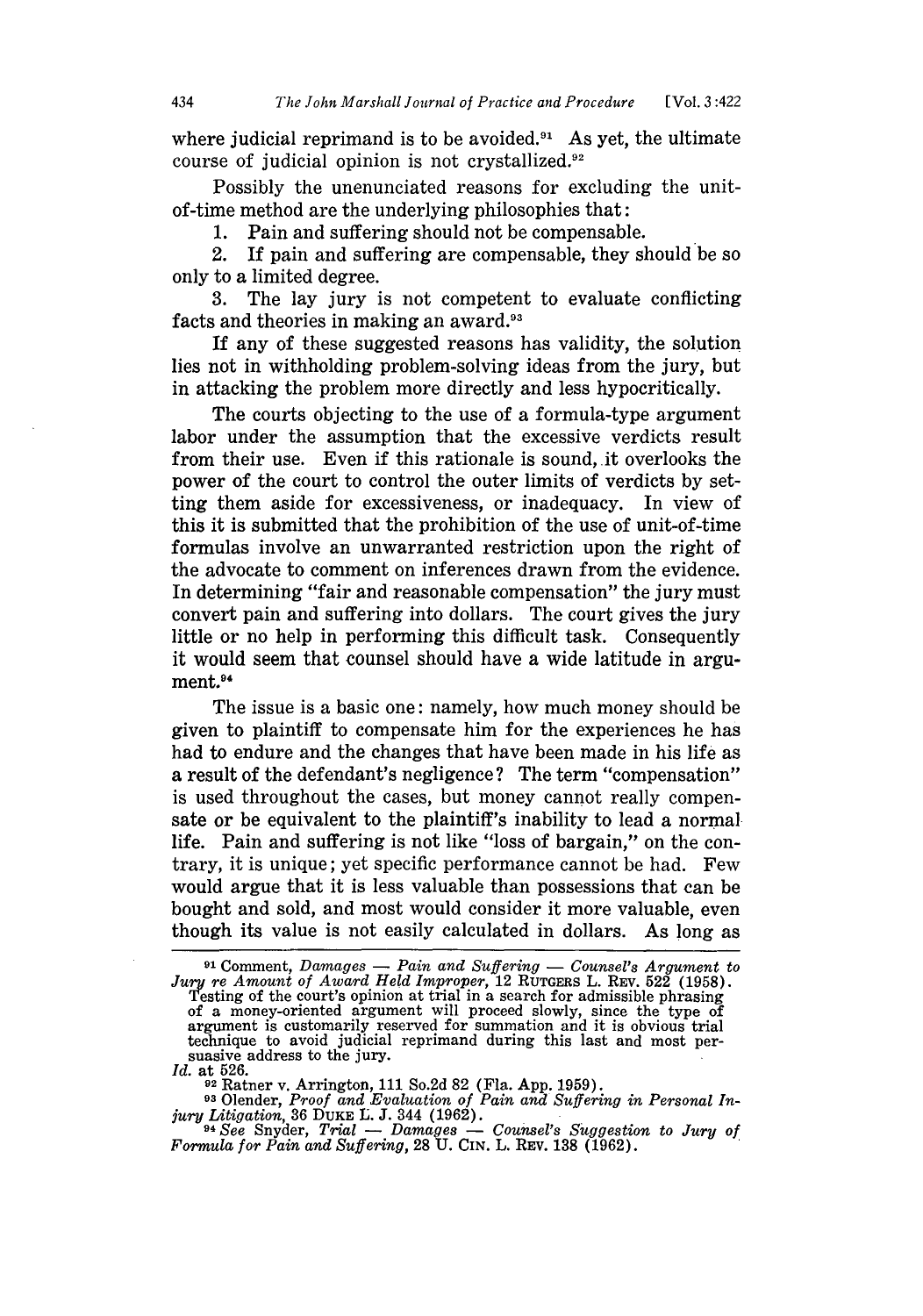*Pain and Suffering - Unit-of-Time* 

**19701**

money is considered a "good" by our society, money should be given the victim in an attempt to counteract his loss of something. Otherwise what is the accident victim's quid pro quo?

The pain associated with a doctor or dentist is compensated by the arresting of an unhealthy condition. The pain accompanying childbirth is compensated by the life-proclaiming cry of a new son or daughter. What compensation is there for the agony suffered by the tort-feasor's innocent victim? The award of money is, at best, only an attempt at compensation, but it is better than no attempt at all. How much money will be awarded of course depends upon the current attitude of society as represented by a cross section thereof which is usually a jury. It was said that:

Judges as well as jurors need some basis for calculating awards, otherwise their decisions are apt in many cases to be unfair to either plaintiff or defendant. Juries have nothing but their consciences to guide them. Judges may look to other cases for comparison, but in so doing they will find themselves struggling in a sea of incomparables.<sup>95</sup>

The better-reasoned cases hold that the suggestion of a mathematical formula by plaintiff's counsel is within the right of counsel to draw inferences from the evidence in arguing damages. "Jurors are presumed to be intelligent"<sup>96</sup> and they try to give a fair verdict to the best of their ability. $97$  With the assistance of instructions, there is no reason to believe they will be mislead into thinking counsel's arguments are evidence, nor will they give too much weight to anything put in a formula or on a chart.

The exclusion of a per diem argument for pain and suffering necessarily results in a restriction upon the right and duty of counsel to argue every phase of his case. Such would be a denial of the right of advocacy where the techniques of persuasion are critical to the client.98 Furthermore, the denial of analytical argument will result in inconsistent awards<sup>99</sup> as well as unreal-

*Id.* at 375, 7 N.Y. Supp. at 664.

<sup>99</sup> For cases recognizing the need of a reasonable uniformity in awards<br>for similar injuries, despite differences between plaintiffs, see Cavicchi v.<br>Gaiety Amusement Co., 173 So. 458 (La. Ct. App. 1937); Morris v. E. I.

**<sup>95</sup>**Zelermyer, *Damages for Pain and Suffering,* 6 SYRACUSE L. REV. 27, 28 (1954). *See* Lockwood v. Twenty-third St. Ry. Co., 15 Daly 374, 7 N.Y. Supp. 663 (N.L. Com. Pleas 1889) where the court said:

It is difficult to estimate the damages and, as has already been said, the best attainable criterion of the reasonableness of a verdict is its con- formity to the average amount awarded by juries in cases in which injuries of like nature and like extent have been sustained.

Almost identical language was used in Buswell v. San Francisco, 89 Cal. App. 123, 127, 200 P.2d 115, 117 (1948). **<sup>96</sup>**Fearon, *Evidence: The Use of Charts To Illustrate Per Diem Formula*

*for Measurement of Pain and Suffering*, 16 Me. L. Rev. 233, 236 (1964).<br><sup>97</sup> See note 7 *supra*.<br><sup>98</sup> See note 96 *supra*.